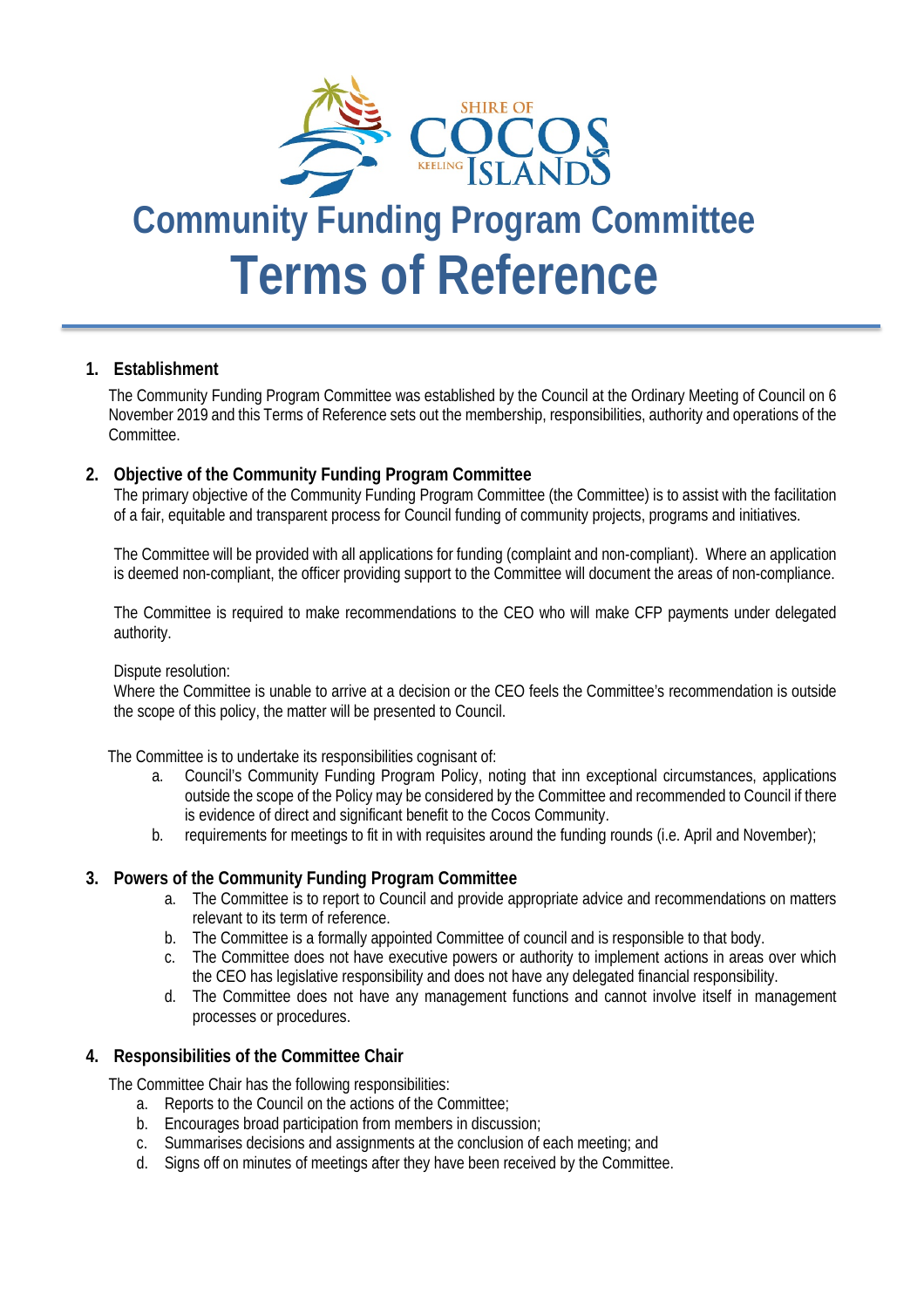# **5. Responsibilities of Committee Members**

Individual Committee members have the following responsibilities:

- a. to execute the role, scope, and responsibilities of the Committee;
- b. to act on opportunities to communicate positively about the Shire's activities;
- c. to actively participate in meetings through attendance, discussion, and review of agendas, minutes and associated papers;
- d. to participate in professional development opportunities;
- e. to support open discussion and debate and encourage fellow Committee members to voice their insights.

## **6. Membership**

The Committee will consist of three elected members. All members shall have full voting rights. The CEO and employees are not members of the Committee. The Shire shall provide secretarial and administrative support to the Committee.

## **7. Quorum**

A quorum of three Committee members must be present at a Committee meeting to constitute a meeting.

## **8. Frequency of Meetings**

The Committee meetings will be held no less than twice per calendar year. Additional meetings shall be convened at the discretion of the presiding person.

## **9. Reporting**

Minutes from each Committee meeting shall be presented to the next ordinary meeting of the Council.

## **10. Duties and Responsibilities**

The duties and responsibilities of the Committee will be to:

- a. Review all applications for funding for consistency with the Shire's Community Funding Program Policy;
- b. Deliberate on the merits of each application and arrive at a recommendation about whether to support the application, partially or fully;
- c. Make recommendations to the CEO regarding which applications to support and the amount to be funded;
- d. The Committee will aim to arrive at a consensus on each application but where a consensus cannot be achieved, the matter will be put to a vote where the majority view will be recommended to the CEO.
- e. Where a consensus or majority view cannot be achieved, the matter will be referred to Council.

## **11. Agenda, Minutes, and Decision Papers**

The responsibility for ensuring that Agendas and supporting materials are delivered to members in advance of meetings rests with the Community Development Coordinator. The agenda and associated attachments will be sent to Committee members and attendees at least 72 hours in advance of a Committee meeting.

## **12. Conflict of Interest**

Committee Members and invited attendees at each meeting must:

- a) Declare any conflict of interest, potential conflict of interest or apparent conflict of interest in matters that might potentially be considered or, are proposed to be considered by the Committee;
- b) Provide a further declaration should any conflict of interest, potential conflict of interest or apparent conflict of interest arise after making a declaration; and
- c) Maintain confidential, all information provided to them in their role as a member or attendee. This includes all matters discussed, formally presented or tabled at meetings of the Committee or such matters associated with dealings of the Committee in carrying out its responsibilities.